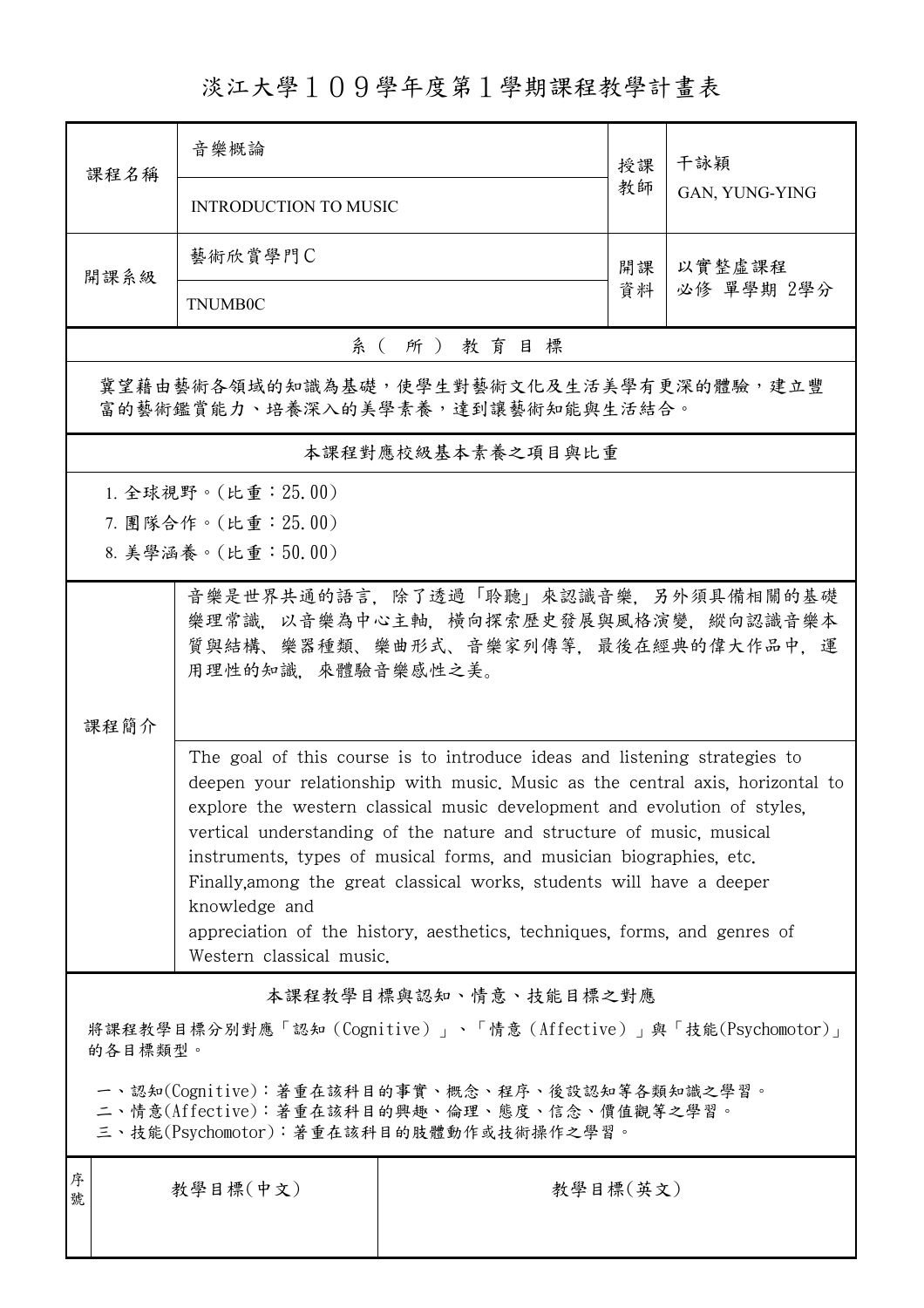|                | 1 學生能對音樂史有更充分完整的<br>了解                |                               |     | Students will be able to understand the complete<br>history of classical music             |                                 |  |  |  |  |
|----------------|---------------------------------------|-------------------------------|-----|--------------------------------------------------------------------------------------------|---------------------------------|--|--|--|--|
| $\overline{2}$ | $2^{\circ}$<br>學生能對音樂與美學有更深的<br>體驗與認知 |                               |     | Students will have a deeper experience of music<br>aesthetics and cognition                |                                 |  |  |  |  |
| $\overline{3}$ | 3.啟發學生對音樂與藝術的興趣                       |                               |     | Stimulates student's interest in music and arts                                            |                                 |  |  |  |  |
| 4              | 動                                     |                               |     | 4 帶動學生參加音樂藝術相關的活 Lead students to participate in music and art related<br>activities       |                                 |  |  |  |  |
| 5              | 5認識音樂的本質與要素                           |                               |     | 5. Be able to understand the basic<br>Be able to understand the basic<br>elements of music |                                 |  |  |  |  |
|                | 教學目標之目標類型、核心能力、基本素養教學方法與評量方式          |                               |     |                                                                                            |                                 |  |  |  |  |
| 序號             | 目標類型                                  | 院、系 $(\kappa)$<br>核心能力   基本素養 | 校級  | 教學方法                                                                                       | 評量方式                            |  |  |  |  |
| 1              | 認知                                    |                               | 178 | 講述                                                                                         | 測驗、報告(含口<br>頭、書面)               |  |  |  |  |
| 2              | 情意                                    |                               | 178 | 講述、體驗                                                                                      | 測驗、作業                           |  |  |  |  |
| $\overline{3}$ | 情意                                    |                               | 178 | 討論                                                                                         | 討論(含課堂、線<br>上)、報告(含口頭、書<br>面)   |  |  |  |  |
| $\overline{4}$ | 認知                                    |                               | 7   | 討論                                                                                         | 作業、討論(含課<br>堂、線上)               |  |  |  |  |
| 5              | 認知                                    |                               | 18  | 講述                                                                                         | 測驗、作業                           |  |  |  |  |
|                |                                       |                               |     | 授課進度表                                                                                      |                                 |  |  |  |  |
| 週次             | 日期起訖                                  |                               |     | 內 容 (Subject/Topics)                                                                       | 註<br>(採數位教學之週次,請<br>填「線上非同步教學」) |  |  |  |  |
|                | $109/09/14$ ~<br>109/09/20            | 聆賞音樂的全新體驗                     |     |                                                                                            |                                 |  |  |  |  |
| 2              | $109/09/21$ ~<br>109/09/27            | 音樂的基本要素                       |     |                                                                                            |                                 |  |  |  |  |
| 3              | $109/09/28$ ~<br>109/10/04            | 音樂賞析的基本理論                     |     |                                                                                            |                                 |  |  |  |  |
| 4              | $109/10/05$ ~<br>109/10/11            | 音樂的起源與發展                      |     |                                                                                            |                                 |  |  |  |  |
| 5              | $109/10/12$ ~<br>109/10/18            | 西洋古典音樂發展史I.                   |     |                                                                                            |                                 |  |  |  |  |
| 6              | $109/10/19$ ~<br>109/10/25            | 認識音樂大師                        |     |                                                                                            |                                 |  |  |  |  |
| 7              | $109/10/26$ ~<br>109/11/01            | 體驗聲樂之美                        |     |                                                                                            |                                 |  |  |  |  |
| 8              | $109/11/02$ ~<br>109/11/08            | 認識管弦樂的語言                      |     |                                                                                            |                                 |  |  |  |  |
| 9              | $109/11/09$ ~<br>109/11/15            | 西洋古典音樂發展 II                   |     |                                                                                            |                                 |  |  |  |  |
| 10             | $109/11/16$ ~<br>109/11/22            | 期中考試週                         |     |                                                                                            |                                 |  |  |  |  |
| 11             | $109/11/23$ ~<br>109/11/29            | 世界音樂節漫遊                       |     |                                                                                            | 線上非同步教學                         |  |  |  |  |